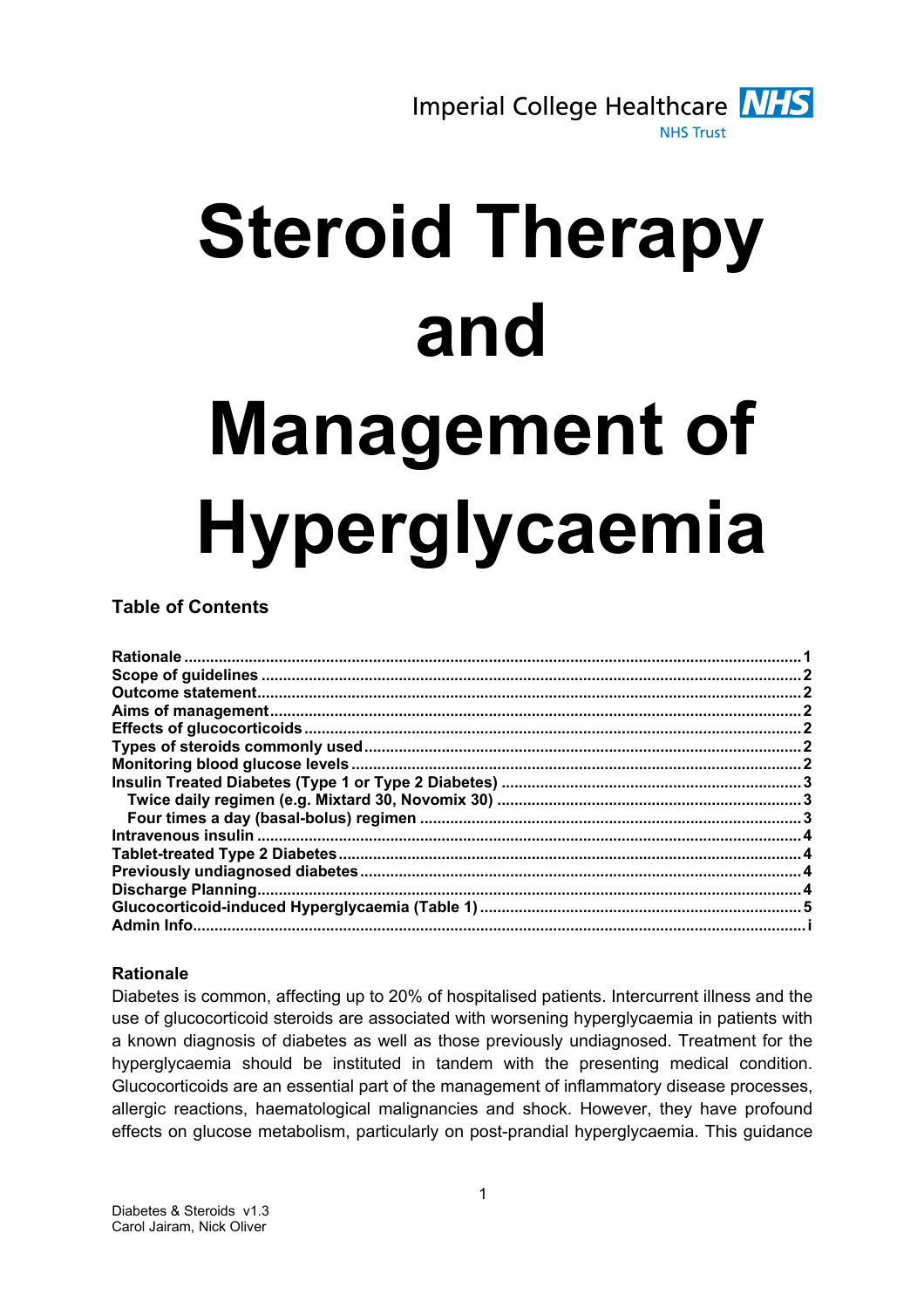document describes early identification of hyperglycaemia and management strategies in patients on steroids.

#### Scope of quidelines

This guidance is intended for use in the clinical management of people who are being treated with glucocorticoids and with a known diagnosis of diabetes or new presentation of hyperglycaemia. It is aimed at medical staff and nursing staff who prescribe and administer steroid therapy.

#### Outcome statement

The aim of co-ordinated management, with input from the Diabetes Team, is to ensure that hyperglycaemia is identified in a timely and appropriate manner. Diabetes treatment should be implemented to achieve and maintain reasonable glycaemic control.

#### Aims of management

- 1. To prevent hyperglycaemia during steroid therapy which may predispose the patient to a hyperglycaemic hyperosmolar crisis
- 2. To treat hyperglycaemia as quickly as possible whilst avoiding hypoglycaemia
- 3. To ensure that the correct anti-hyperglycaemic agents, oral or insulin, are prescribed with appropriate adjustments to existing diabetes treatment
- 4. To maintain stable glycaemic control and avoid symptomatic hyperglycaemia
- 5. To ensure that the patient has appropriate treatment consistent with changes in and cessation of steroid therapy

#### Effects of glucocorticoids

In pharmacological doses glucocorticoids cause increased insulin resistance, exacerbating diabetes control in people with diabetes and precipitating or 'unmasking' diabetes in patients at risk. The hyperglycaemic effects are usually temporary and dose-related. Diabetes treatments should be tailored in line with steroid dosing in patients known to have diabetes.

| <b>Steroid</b>     | <b>Potency (equivalent</b><br>doses) | <b>Duration of Action</b><br>(Half-life in hours) |
|--------------------|--------------------------------------|---------------------------------------------------|
| Hydrocortisone     | 25mg                                 |                                                   |
| Prednisolone       | 5 <sub>mg</sub>                      | $16 - 36$                                         |
| Methylprednisolone | 4 <sub>mg</sub>                      | $18 - 40$                                         |
| Dexamethasone      | 0.75mg                               | $36 - 54$                                         |
| Betamethasone      | 0.75mg                               | $36 - 54$                                         |

#### Types of steroids commonly used

#### Monitoring blood glucose levels Target blood glucose levels: 6-10 mmol/L

Blood glucose levels should be monitored 6 hourly once steroid therapy is commenced in patients with known diabetes. In patients without diabetes, random daily capillary blood glucose monitoring is recommended and diabetes treatment should be considered if blood glucose levels are persistently elevated to greater than 11.0mmol/L. Contact the diabetes team for advice.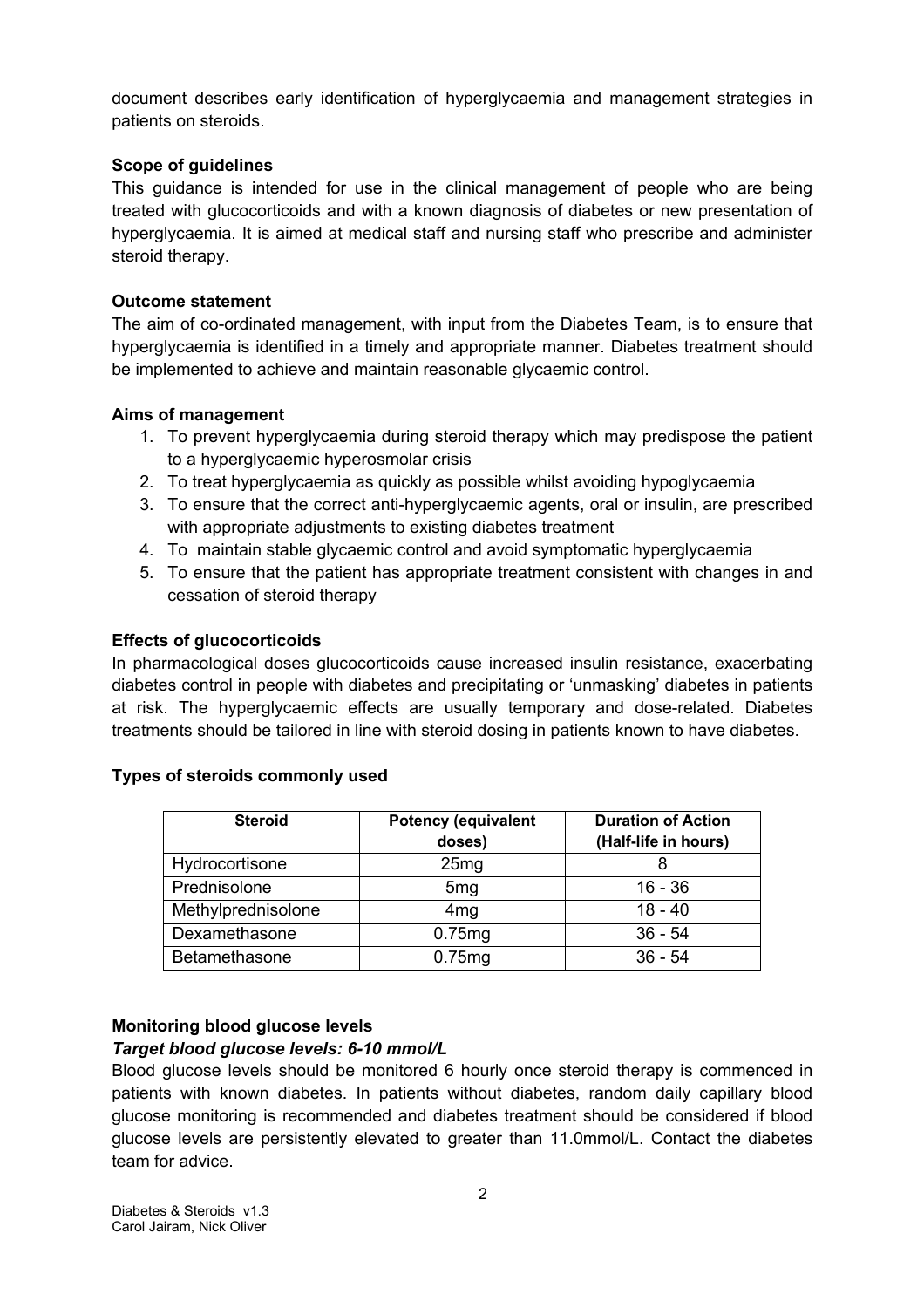## Principles of the treatment of hyperglycaemia

#### Treatment of steroid-induced or steroid-exacerbated hyperglycaemia should be individualised to the patient's needs; this guidance will focus on principles of management.

The clinical approach should reflect the following considerations:

- 1. the pharmacologic properties of the steroid agent used
- 2. the duration of action
- 3. the timing
- 4. the frequency of doses
- 5. the anticipated duration of therapy
- 6. the severity of the hyperglycemia

Mild hyperglycemia in an immuno-competent patient may not require treatment if the steroids will be discontinued in a week or two. Moderate hyperglycemia carries an increased risk of infection, especially in people with other risk factors such as immuno-compromise or central intravenous lines and should be treated.

Management adjustments required in hyperglycaemia secondary to steroids are not well defined and will vary from patient to patient depending on several factors. It is possible that a patient with well controlled diabetes will experience a 50-100% increase in insulin requirement when the dose of steroids is above 20 mg a day of prednisone or equivalent.

## Insulin Treated Diabetes (Type 1 or Type 2 Diabetes)

Twice daily regimen (e.g. Mixtard 30, Novomix 30)

- 1. Patients on a twice daily regimen need insulin dose adjustment based on the steroid regime. For example, when a short-acting glucocorticoid such as prednisone is given once a day, the hyperglycemic effect is most pronounced during the first 8 to 12 hours after the dose, and may not be evident later at night. It is therefore appropriate to increase the dose of insulin before breakfast to prevent elevated glucose before lunch and dinner.
- 2. The evening dose of insulin needs to be adjusted until fasting blood glucose levels of 6-10mmol/L are achieved, whilst also considering the risk of nocturnal hypoglycemia.
- 3. Dose adjustment to continue until target glucose levels are achieved adjustments may be daily or every 48 hours depending on glycaemic profile.
- 4. Doses of insulin to be reviewed if steroid doses are increased or tapered.
- 5. Capillary blood glucose monitoring 6 hourly.
- 6. Refer to the Diabetes Team for advice or if hyperglycaemia remains unresolved.

## Four times a day (basal-bolus) regimen

- 1. Glucocorticoids increase insulin resistance and particularly exacerbate postprandial hyperglycemia in patients with type 1 and type 2 diabetes. Therefore it is usually necessary to increase the doses of mealtime rapid acting insulin (e.g. Actrapid, insulin lispro, insulin aspart, insulin glulisine) in patients treated on a four times a day (basal-bolus) insulin regime.
- 2. Due to variability of the effect of glucocorticoids on the insulin dose, dose increments should be cautious, with an initial increment of about 20%. It may be necessary to make adjustments each day for several days until glycaemic stability is achieved. Thereafter, fine-tuning and modification of the insulin regime can be made every few days as required.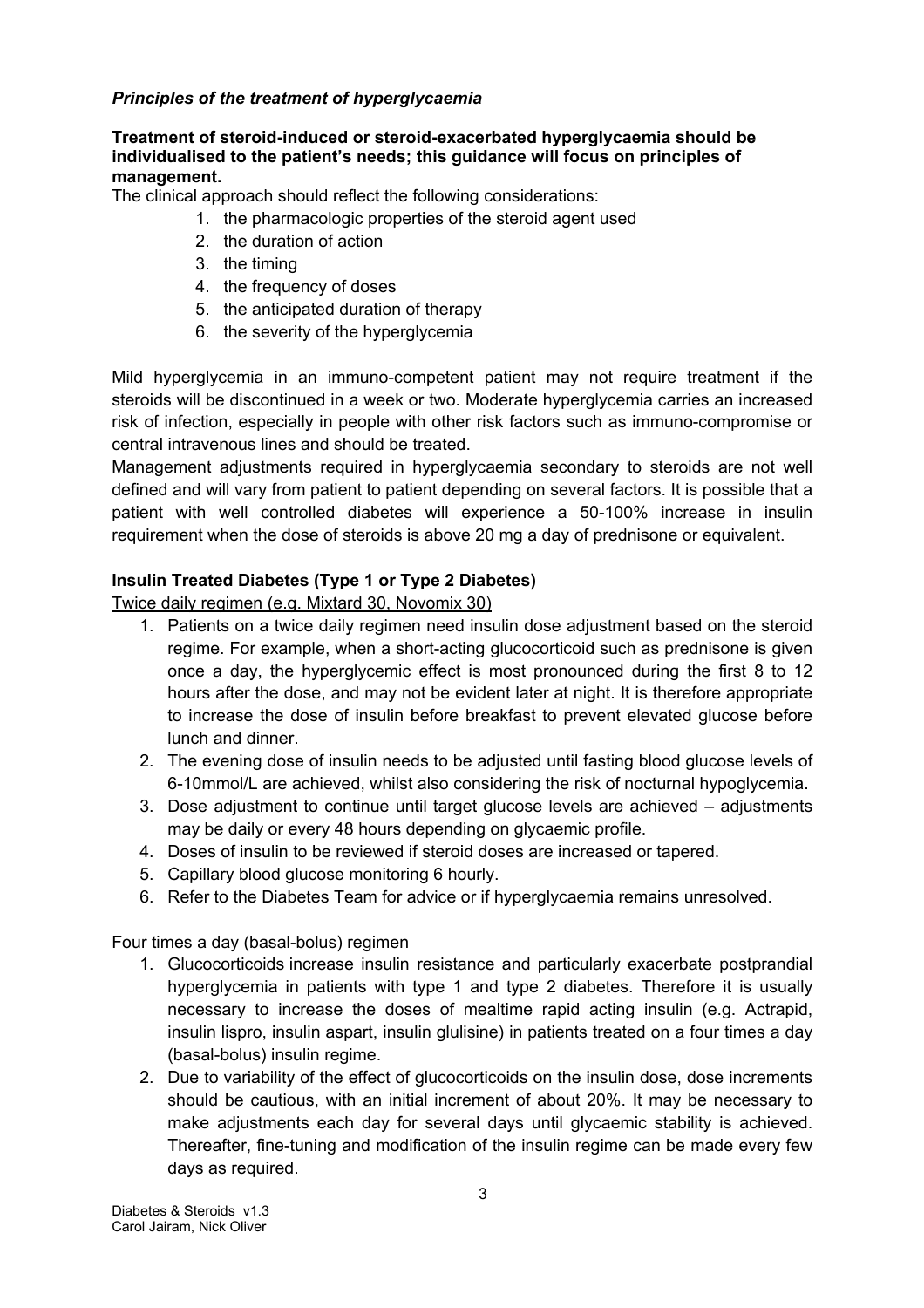- 3. Doses of insulin to be reviewed if steroid doses are increased or tapered.
- 4. Capillary blood glucose monitoring 6 hourly.
- 5. Refer to the Diabetes Team for advice or if hyperglycaemia remains unresolved.

#### Intravenous insulin

An intravenous (IV) sliding scale insulin infusion can be used in any steroid-treated patient in whom the glucose values are persistently uncontrolled (eg. >10mmol/L) and are not responsive to initial increments in the insulin dose. The use of intravenous insulin facilitates control of hyperglycemia and can provide an estimate of the patient's 24-hour insulin requirement. Intravenous insulin should only be used as a short-term measure. Review its use after 24-48 hours.

#### Tablet-treated Type 2 Diabetes

Once steroid treatment is instituted hyperglycaemia may arise requiring an increase in oral therapy dosing or insulin therapy if only on oral hypoglycaemic agents (OHAs). Oral hypoglycaemic agents such as metformin may take some time (days or weeks) to exert their effect on glycaemia which may not cover the steroid-induced hyperglycaemia. Sulphonylureas (e.g. gliclazide and glibenclamide) have a rapid effect of glycaemia and may be effective in managing steroid-induced hyperglycaemia. Consider switching to once daily insulin therapy if blood glucose levels are persistently > 10.0mmol/L or patient is on maximal OHAs. If patients need to be treated with insulin for the first time due to steroid treatment, once daily Human Mixtard 30 or Insulatard should be used.

#### Previously undiagnosed diabetes

In patients previously undiagnosed with diabetes, anti-hyperglycaemic agents should be commenced to improve glycaemic control. Initial treatment may be with sulphonylurea or, in the case of severe, symptomatic hyperglycaemia, once daily insulin.

Steroid-induced hyperglycaemia is usually a transient condition, and may 'unmask' type 2 diabetes with those people who have other risk factors or predisposition. Diabetes status should be confirmed with an oral glucose tolerance test a minimum of 8 weeks following cessation of steroid therapy.

#### Discharge Planning

Patients will need to continue to monitor or be monitored if they are discharged on steroids. This is essential as diabetes treatment will need to be adjusted as steroids are tapered or increased. The discharge plan needs to include strategies to intercept downward or upwards trends in glycaemic control. Patients with in-hospital hyperglycaemia and previously undiagnosed diabetes should be referred to the diabetes team for follow-up and evaluation of diabetes status with initiation of therapeutic measures if appropriate.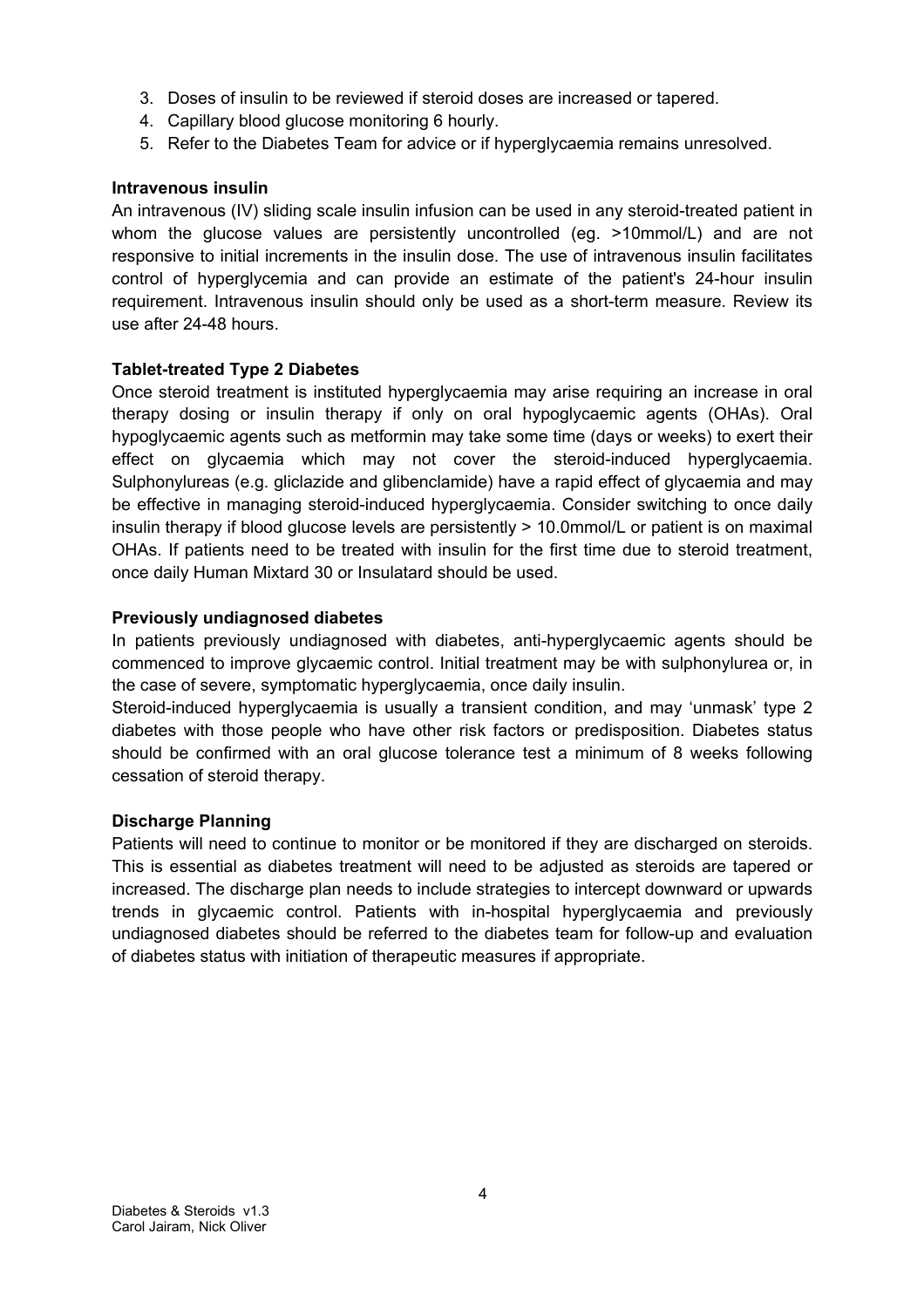

#### Glucocorticoid-induced Hyperglycaemia

Table 1. Summary of steroid-induced hyperglycaemia management. Pre-lunch blood glucose should be used as Prednisolone, the most commonly prescribed steroid in hospital, has its peak action on glycaemia during the day and little effect on pre-breakfast fasting glucose.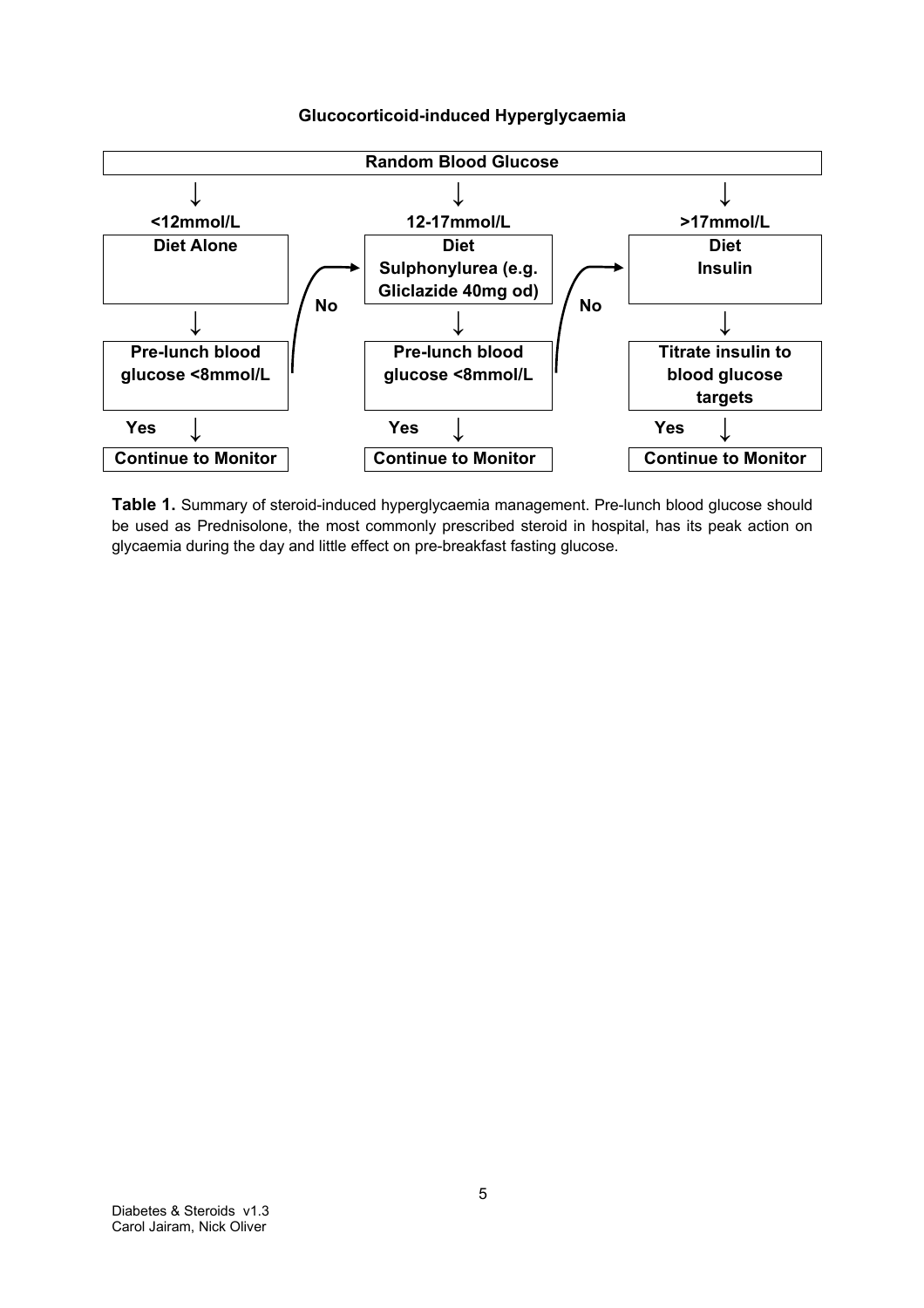#### Admin Info

#### 6) IMPLEMENTATION

| Training required for staff          | No |
|--------------------------------------|----|
| If yes, who will provide training    |    |
| When will training be provided?      |    |
| Date for implementation of guideline |    |

#### 7) MONITORING / AUDIT

| When will this guideline be audited?                 | 1/1/2011                                       |
|------------------------------------------------------|------------------------------------------------|
|                                                      |                                                |
| Who will be responsible for auditing this guideline? | Dr. Jonathan Valabhji, Clinical Lead, Diabetes |
|                                                      |                                                |
| Are there any other specific recommendations for     |                                                |
| audit?                                               |                                                |
|                                                      |                                                |
|                                                      |                                                |

## 8) REVIEW

| When will this guideline be reviewed?                                 | <b>June 2012</b><br><b>Nick Oliver</b> |
|-----------------------------------------------------------------------|----------------------------------------|
| Please indicate frequency of review:<br>As a guide:                   | 2 yearly                               |
|                                                                       |                                        |
| Drug related guidance should be reviewed<br>every 2 years             |                                        |
| Therapy related guidance should be reviewed<br>every 5 years          |                                        |
| Clinical treatment guidance should be<br>reviewed every $3 - 5$ years |                                        |
| Date of next review                                                   | <b>June 2012</b>                       |

# 10) GUIDELINE DETAIL

| Start Date:                        |                                             |  |
|------------------------------------|---------------------------------------------|--|
| (date of final<br>approval by CPG) |                                             |  |
| Dates approved by:                 | Divisional Guidelines Group (if applicable) |  |
|                                    | <b>CPG1 Guidelines Committee</b>            |  |